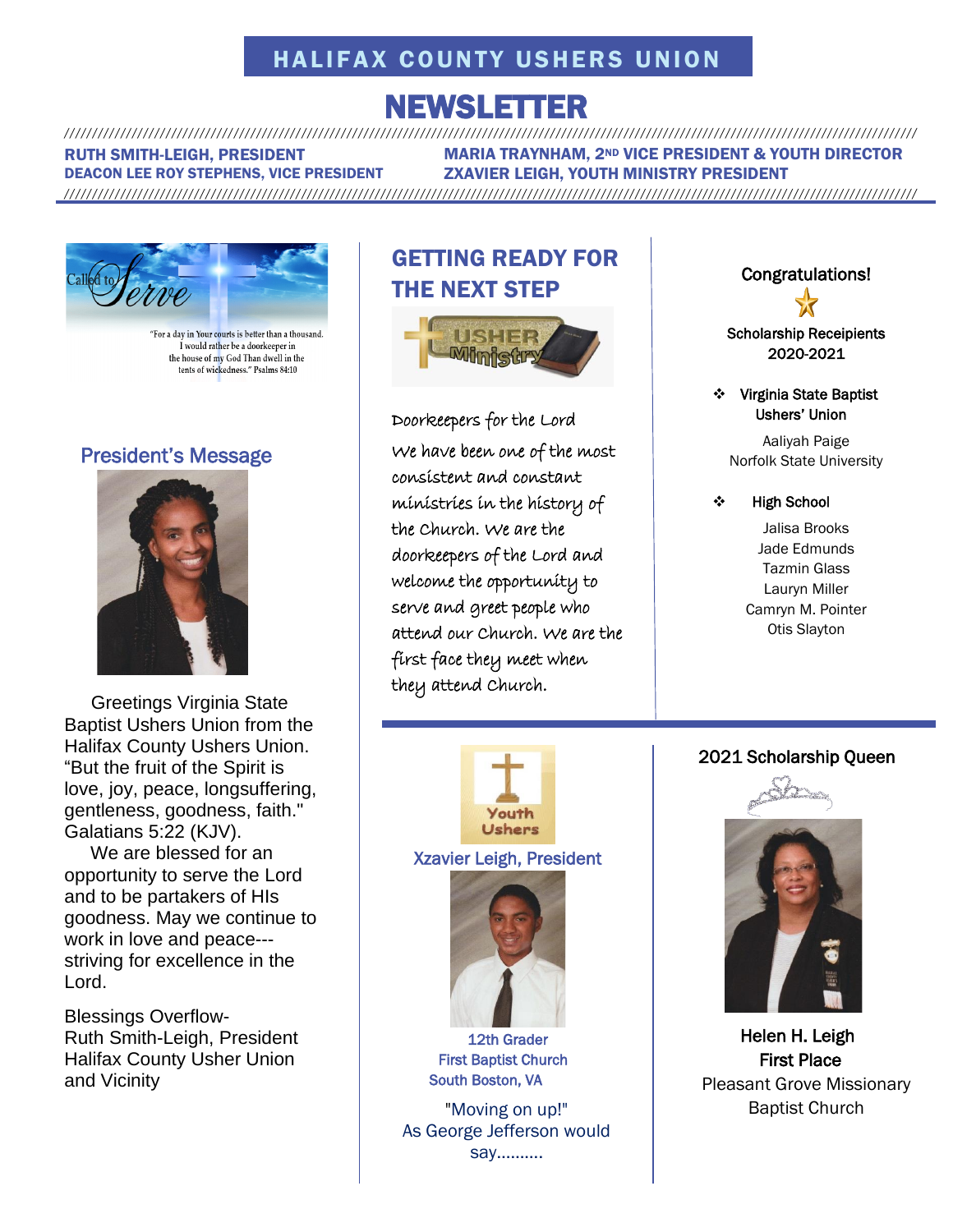#### //////////////////// H A L I F A X C O U N T Y U S H E R S U N I O N

#### 2021 Scholarship Queen



Gladys L. Frierson 2nd Place Dan River Bethel Baptist Church



 Mary Pannell 3rd Place Sunflower Baptist Church

#### 2020 Scholarship Queens



 Belinda P. Barnes First Place County Line Baptist Church



 Shaniya M. Marable 2nd Place Runner-Up Mountain Grove Baptist Church

#### Women of the Bible Pageant Queen Reports -May 2020

Berry Hill - Abigail County Line -Deborah Dan River Bethel -Elizabeth Elkhorn - Esther First Baptist-South Boston-Eve Greater Brandon-Hannah Mountain Grove-Jezebel New Arbor- Miriam New Bethel- Mary (Mother of Jesus) Piney Grove – Naomi, Pleasant Grove (SB) Priscilla Pleasant Grove(Nathalie) Rachel Spanish Grove – Rahab St. James – Lois & Eunice, St. Mark – Sarah St. Matthew – Rebekah Sunflower – Sarah Traynham Grove – Shunammite Woman White Oak Grove – Jael

#### "FOLLOWING JESUS EACH STEP OF THE WAY."

I would Rather Be a Doorkeeper in the House of My God than to dwell in the tent of the wicked. Psalm 84:10

We are following Jesus, One step at a time We live for the moment, In His love divine, Why think of tomorrow, Just live for today; We are following Jesus, Each step of the way.

The pathway is narrow, But HE leads us on; We walk on HIS Shadow, Our fears are all gone. Our spirit grows stronger, Each moment , each day, For Jesus is leading Each step of the WAY.



In our local church, the Ushers were required and had to lead the way. Making sure each worshipper had a mask on before entering to worship, had their temperature checked, hands



sanitized and were seated social distancing. Also, so that our church had proper air

flow, doors were left open even during the cold winter months. Greater Brandon Chapel Missionary Baptist



Church is submitting some visual moments, a few photos to capture the look in the times June 14, 2020 to the present day. Currently, we have no regular monthly meetings,



Bible study and church school is by telephone conference call. Communication otherwise, is by texting messages, and

email. Through it all GOD is still showering his Blessings. Our church now gives out food to anyone that would like to have it every other Saturday. Also, we have



partnered with another church to go to a food bank once a month (the last Thursday) in addition to every other Saturday food give away. God is still in Charge and continues to Provide.

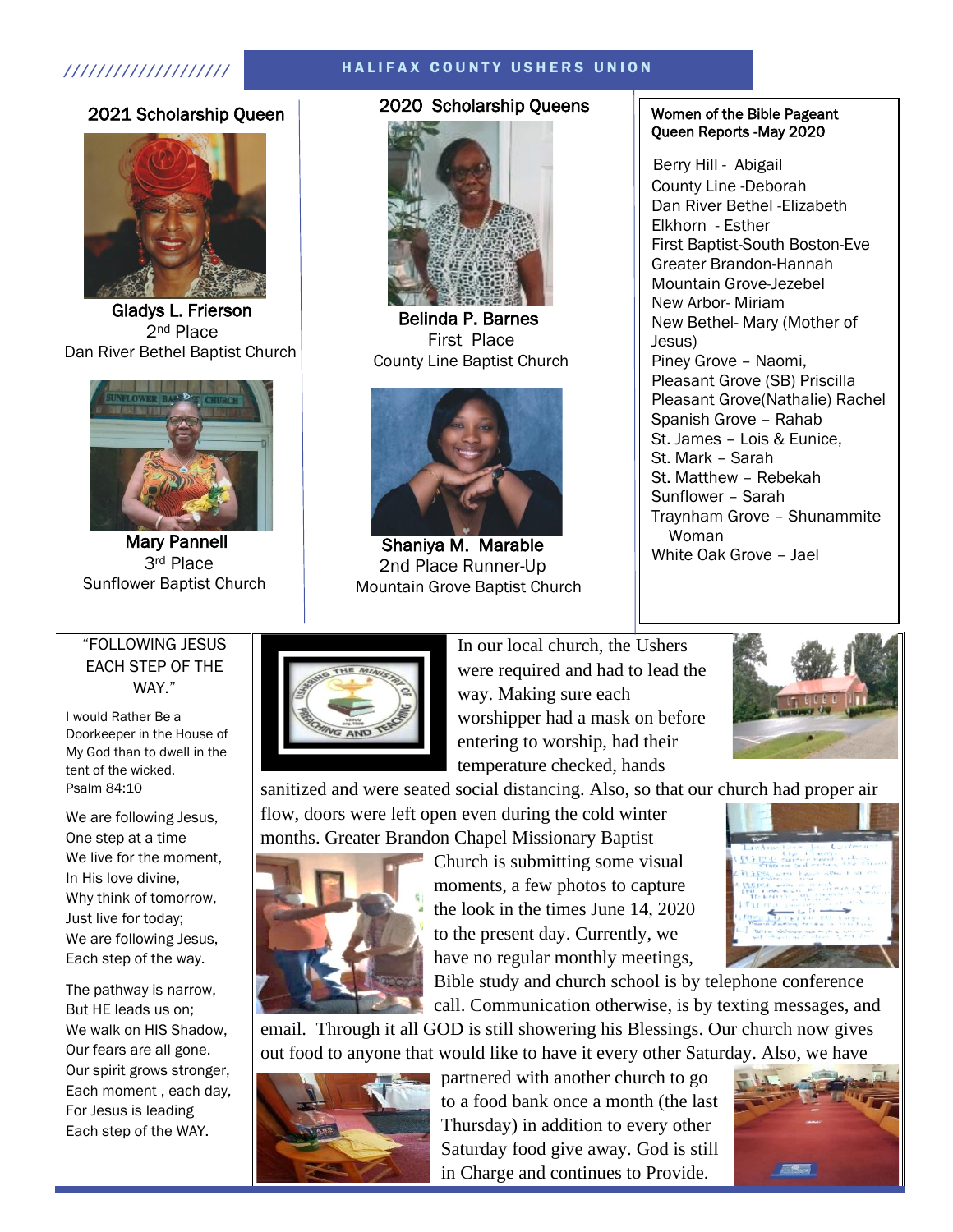# HALIFAX COUNTY USHERS UNION

Call@to Croe









Mattie Carr **Vernesta D. Carrington** Dea. James C. Dixon Linda T. Dixon Charles Edmondson Financial Sect'y **Program Chair** Parliamentarian VSUU Recording Sect'y Auditor





Dea. George S. Haymes Lillian J. Haymes Joyce W. Jackson Helen H. Leigh Dea. Herman Logan, Jr. Assist. Parliamentarian Ways & Means Scholarship Chair Asst. Financial Sect'y Chaplain



History & Archives















Dea. Clifton Miller Fairy C. Pointer Dea. John J. Pointer, Jr. Mattie M. Rogers Ruth Smith-Leigh<br>President's Council History & Archives Treasurer Asst. Chaplain HCUU President President's Council History & Archives Treasurer Asst. Chaplain







Dea. Lee Roy Stephens Maria Traynham Edith Venable Agnes Washington Judith C. Winstead<br>1st Vice President 2<sup>nd</sup> Vice President Benevolence Chair Album/Newspaper Recording Sect'y







Album/Newspaper



 Album/Newspaper, Chairperson